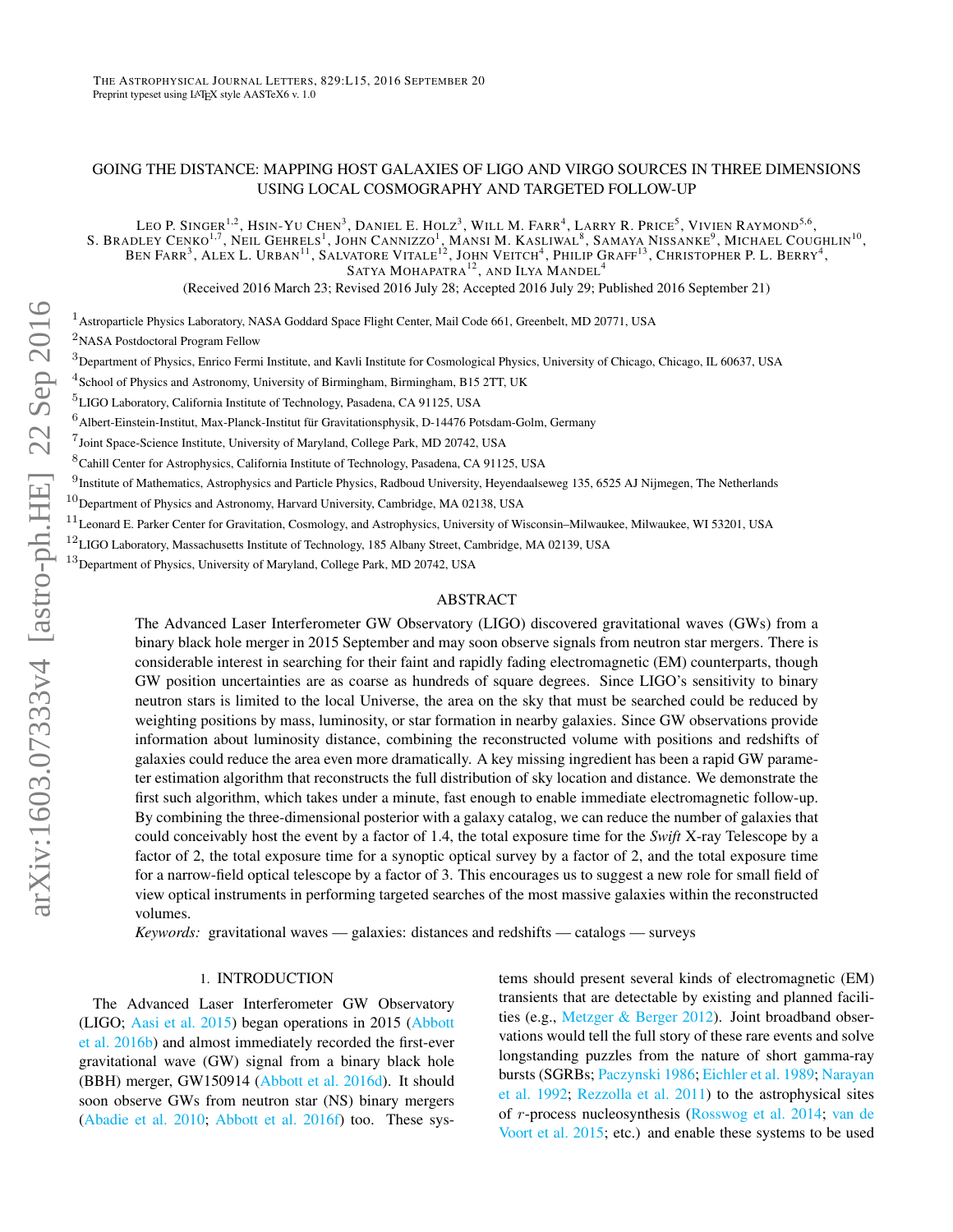as standard siren probes of the evolution history of the universe [\(Schutz](#page-6-12) [1986;](#page-6-12) [Dalal et al.](#page-6-13) [2006;](#page-6-13) [Nissanke et al.](#page-6-14) [2010\)](#page-6-14). [Metzger & Berger](#page-6-5) [\(2012\)](#page-6-5) consider the radioactively powered kilonova (Li  $\&$  Paczyński [1998\)](#page-6-15) to be the most promising EM signature to find in coincidence with a Laser Interferometer GW Observatory (LIGO) event, though [Barnes & Kasen](#page-6-16) [2013](#page-6-16) have shown that the high optical opacities of the ejecta will cause this signature to be faint ( $M_i \lesssim -13$ ) and red  $(r - i \sim 1)$  and to peak quickly, within days to weeks (e.g. [Kasen et al.](#page-6-17) [2015\)](#page-6-17). A consortium of partner gamma-ray, Xrays, optical, and radio facilities have embarked on an unprecedented campaign to search for EM counterparts of GW signals [\(Abadie et al.](#page-6-18) [2012b;](#page-6-18) [Evans et al.](#page-6-19) [2012;](#page-6-19) [Aasi et al.](#page-6-20) [2014;](#page-6-20) [Abbott et al.](#page-6-21) [2016c\)](#page-6-21).

GW localizations are currently  $\sim 100-1000 \text{ deg}^2$  [\(Nis](#page-6-22)[sanke et al.](#page-6-22) [2013;](#page-6-22) [Singer et al.](#page-6-23) [2014;](#page-6-23) [Berry et al.](#page-6-24) [2015;](#page-6-24) [Essick](#page-6-25) [et al.](#page-6-25) [2015\)](#page-6-25) and should shrink to  $\sim 10$ –100 deg<sup>2</sup> [\(Abbott et al.](#page-6-26) [2016e\)](#page-6-26) over years of detector upgrades and construction of additional detectors: Advanced Virgo [\(Acernese et al.](#page-6-27) [2015\)](#page-6-27), KAGRA, and LIGO–India. Even the most accurate imaginable GW localizations of  $\leq 10 \text{ deg}^2$  will be grossly larger than the  $\sim$ 1'–10' fields of view (FOVs) of CCD cameras that are common on the world's largest optical and infrared telescopes. Consequently, robotic and low-overhead synoptic survey telescopes with primary mirror diameters of 1–8 m and FOVs of up to tens of  $\text{deg}^2$  have been heralded as the most promising tools [\(Metzger & Berger](#page-6-5) [2012\)](#page-6-5) for finding those fast and faint EM counterparts.

[Kopparapu et al.](#page-6-28) [\(2008\)](#page-6-28) and [White et al.](#page-6-29) [\(2011\)](#page-6-29) recognized that targeting individual galaxies can reduce the area to be searched while eliminating false positive candidates. A galaxy catalog was central to the follow-up strategy during Initial LIGO [\(Abadie et al.](#page-6-30) [2012a;](#page-6-30) [Evans et al.](#page-6-19) [2012;](#page-6-19) [Aasi et al.](#page-6-20) [2014\)](#page-6-20). Although the increasing number of galaxies within the expanding GW range decreases the utility of this technique, [Hanna et al.](#page-6-31) [\(2014\)](#page-6-31) and [Kasliwal & Nissanke](#page-6-32) [\(2014\)](#page-6-32) argued that using both sky positions and distance estimates from GWs can still reduce the number of galaxies, especially in the early years when localizations are particularly coarse. [Nissanke et al.](#page-6-22) [\(2013\)](#page-6-22) showed that the region bracketed by the upper and lower limits of the 95% credible distance interval can reduce the volume, and hence the number of galaxies, by a factor of 60%.

While the Advanced LIGO commissioning plan calls for several steps in sensitivity and range, parallel construction of additional detectors will result in shrinking sky localization uncertainty [\(Veitch et al.](#page-6-33) [2012;](#page-6-33) [Rodriguez et al.](#page-6-34) [2014\)](#page-6-34). Intriguingly, [Gehrels et al.](#page-6-35) [\(2016\)](#page-6-35) point out that these effects roughly cancel each other, such that the typical GW error volume may scarcely vary over the next decade.

The obvious next step is to exploit the correlated 3D structure of the reconstructed volumes. This immediately raises three questions: How accurately can distance be measured with GW detectors, particularly in the early two-detector

configurations? What is the 3D shape of the reconstructed volumes? What is the minimal amount of information that is needed to faithfully describe these volumes?

In [Singer et al.](#page-6-23) [\(2014\)](#page-6-23), we elucidated the localization areas and shapes that we expect in early Advanced LIGO and Virgo. In a similar spirit and using the same catalog of simulated events, we now reveal the shape, scale, and overall character of the 3D reconstructed volumes—enabled by a new and extremely efficient encoding of the 3D probability distributions. We provide a representative sample of GW volume reconstructions in a format that could be made available beginning with the second Advanced LIGO observing run. Complementing existing technologies to detect [\(Can](#page-6-36)[non et al.](#page-6-36) [2012;](#page-6-36) [Messick et al.](#page-6-37) [2016\)](#page-6-37) and localize [\(Singer &](#page-6-38) [Price](#page-6-38) [2016\)](#page-6-38) GW mergers within minutes of data acquisition, our approach can provide distance-resolved GW sky maps in near real time.

All classes of instruments can benefit from the new 3D localizations, but they are especially powerful for conventional, large-aperture telescopes with narrow-FOV instruments, and particularly at near infrared wavelengths, where large-FOV cameras are scarce [\(Emerson et al.](#page-6-39) [2006\)](#page-6-39). Our galaxy-targeted strategy of monitoring the most probable ∼100 galaxies for several nights following a GW trigger could be implemented on large infrared facilities. However, even a pilot program on robotic 2 m telescopes could be surprisingly powerful for the first few Advanced LIGO–Virgo observing runs.

#### 2. DISTANCE CONSTRAINTS

The amplitude, or signal-to-noise ratio (S/N), of a GW signal is determined by a degenerate combination of inclination and distance.<sup>[1](#page-1-0)</sup> The Malmquist bias leads to a broad universal distribution of binary inclination angles, peaking at 30<sup>°</sup> [\(Schutz](#page-6-40) [2011\)](#page-6-40). The distance of a GW source can generally be estimated with ∼ 30% fractional uncertainty [\(Cutler &](#page-6-41) [Flanagan](#page-6-41) [1994;](#page-6-41) [Berry et al.](#page-6-24) [2015\)](#page-6-24).

The *effective distance*  $r_{\text{eff}}$  of a GW signal is the maximum distance at which it could have produced the observed S/N. The *horizon distance*  $r<sub>H</sub>$  of a detector is the farthest distance at which the most favorably oriented source (at the detector's zenith, and with a binary inclination of  $\iota = 0^{\circ}$ ) would register a threshold S/N (generally defined as  $S/N = 8$ ). We give approximate formulae for the horizon distance in Equations (1) and (2) of [Singer et al.](#page-6-23) [\(2014\)](#page-6-23). The *range* is the directionand orientation-averaged distance of sources detectable at a threshold S/N,  $r_R \approx r_H/2.26$  [\(Finn & Chernoff](#page-6-42) [1993;](#page-6-42) [Schutz](#page-6-40) [2011\)](#page-6-40).

The effective distance description has two major limita-

<span id="page-1-0"></span> $1$  We do not distinguish between different cosmological distance measures; the direction-averaged binary neutron star (BNS) range of Advanced LIGO is  $\sim 200$  Mpc, or  $z \sim 0.05$ .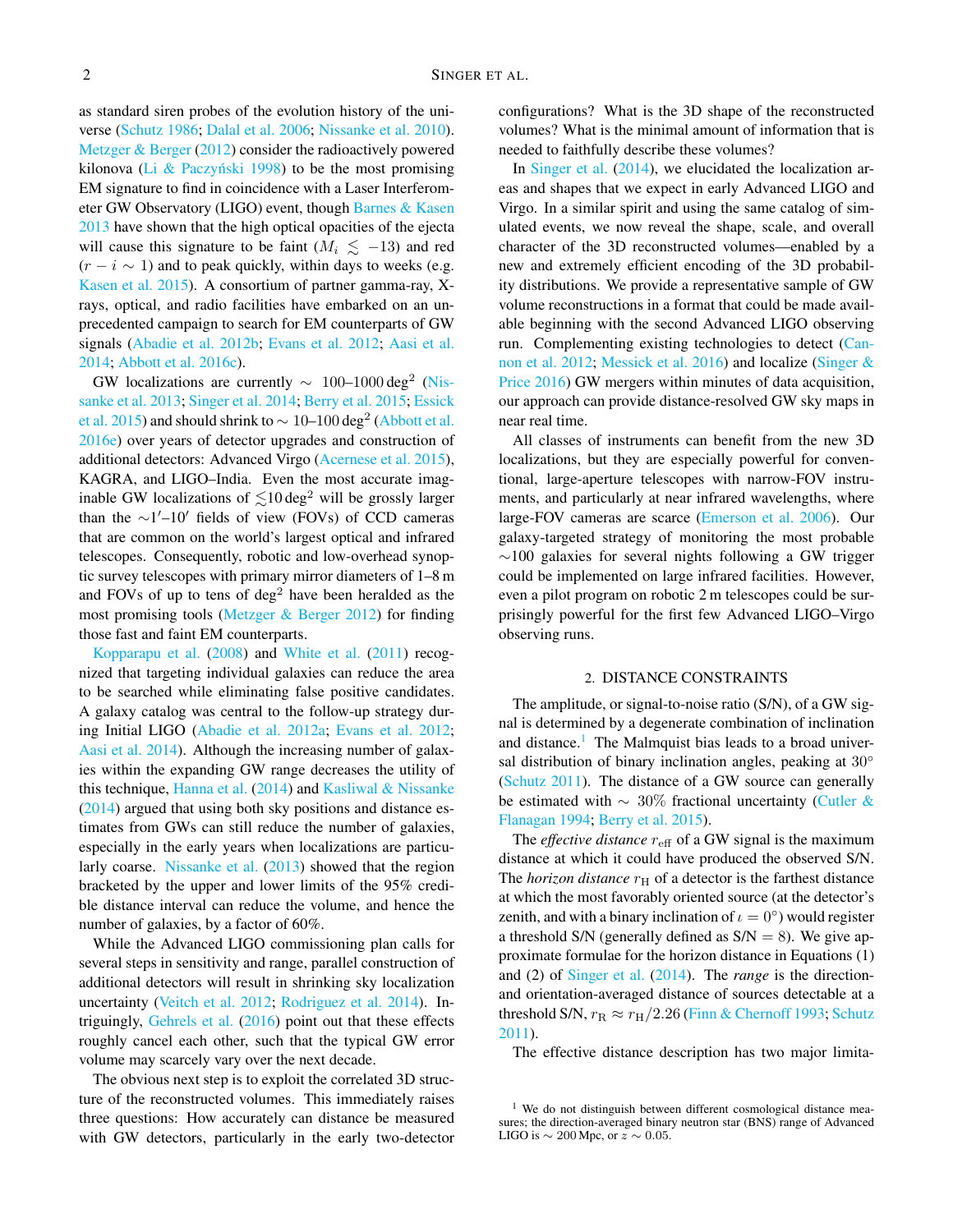

<span id="page-2-0"></span>Figure 1. Volume rendering of the 20%, 50%, and 90% credible levels of a typical two-detector early Advanced LIGO event. The three planes are perpendicular to the principal components of the probability distribution. The observer's position (the Earth) is at the origin. The green reticle shows the true position of the source. The compass in the bottom left corner shows the basis vectors of the equatorial coordinate system.

tions. First, the source may sometimes lie beyond the effective distance because of measurement noise. Worse, there is no obvious way to describe the probability enclosed within, say, the 2D 90% credible region on the sky and the effective distance; this number is always  $\leq 90\%$ . Second, notwithstanding the large fractional distance uncertainty, there is nontrivial structure to the full 3D reconstructed volumes that can be exploited to reduce the volume under consideration.

During Advanced LIGO's first observing run (O1), the net-work [\(Abbott et al.](#page-6-26) [2016e\)](#page-6-26) consisting of LIGO Hanford Observatory (LHO) and LIGO Livingston Observatory (LLO) tends to produce probability sky maps consisting of one to two long, thin sections of a great circle [\(Kasliwal & Nis](#page-6-32)[sanke](#page-6-32) [2014;](#page-6-32) [Singer et al.](#page-6-23) [2014\)](#page-6-23). We provide this as an illustration of the main features for a two-detector network. We assume, as in [\(Abbott et al.](#page-6-26) [2016e\)](#page-6-26), a BNS range of 54 Mpc, though the range during O1 was about 40% better. The corresponding 3D geometry is shown in Figs. [1](#page-2-0) and [2.](#page-3-0) The degenerate arcs correspond to either one or two thin, rounded, slightly oblique petals, about 1◦–5◦ wide, 10◦–100◦ broad, and 10–100 Mpc deep. The "forked tongue" sky localization features due to the degeneracy of the sign of the binary inclination angle [\(Singer et al.](#page-6-23) [2014\)](#page-6-23) are evident as narrow crevices running along the outside edges of the petals. The shape irresistibly suggests a tree ear fungus or a seed of the jacaranda tree.

The O2 configuration [\(Abbott et al.](#page-6-26) [2016e\)](#page-6-26), which may

include LHO and LLO with improved sensitivity at a BNS range of ∼100 Mpc, as well as Advanced Virgo, leads to more compact and elaborate combinations of petal-shaped regions. In the most favorable three-detector cases where the area on the sky is localized to a single compact region, the reconstructed volume is a spindle a few degrees in radius and  $\sim 100$  Mpc long.

# 3. RAPID VOLUME RECONSTRUCTION

Although the reconstructed regions are highly structured, the posterior probability distribution *along a given line of sight* is simple and generally unimodal; once again, a consequence of the Malmquist bias and the universal distribution of binary inclination angles.

This intuition leads us to suggest that the *conditional distribution of distance* is well fit by an *ansatz* whose location parameter  $\hat{\mu}(\mathbf{n})$ , scale  $\hat{\sigma}(\mathbf{n})$ , and normalization  $N(\mathbf{n})$  vary with sky location  $n$ :

<span id="page-2-1"></span>
$$
p(r|\mathbf{n}) = \frac{\hat{N}(\mathbf{n})}{\sqrt{2\pi}\hat{\sigma}(\mathbf{n})} \exp\left[-\frac{(r-\hat{\mu}(\mathbf{n}))^2}{2\hat{\sigma}(\mathbf{n})^2}\right] r^2 \quad (1)
$$
  
for  $r \ge 0$ .

This form is equivalent to the product of a Gaussian likelihood and a uniform-in-volume prior. We show that this is a good fit in Section 6 of the [Supplement.](#page-6-43)

The outputs of the LIGO–Virgo localization pipelines are HEALPix (Hierarchical Equal Area isoLatitude Pixelization) all-sky images whose  $N_{\text{pix}}$  pixels give the posterior probability  $\rho_i$  that the source is contained inside pixel *i*. We add three additional layers:  $\hat{\mu}_i = \hat{\mu}(\mathbf{n}_i)$ ,  $\hat{\sigma}_i = \hat{\sigma}(\mathbf{n}_i)$ , and (for convenience)  $\hat{N}_i = \hat{N}(n_i)$ . The first layer,  $\rho_i$ , is unchanged and still represents the 2D probability sky map.

The probability that a source is within pixel  $i$  and at a distance between r and  $r + dr$  is  $\rho_i$  times Eq. [\(1\)](#page-2-1):

$$
P(r, n_i) dr = \rho_i \frac{\hat{N}_i}{\sqrt{2\pi} \hat{\sigma}_i} \exp\left[-\frac{(r - \hat{\mu}_i)^2}{2\hat{\sigma}_i^2}\right] r^2 dr. \quad (2)
$$

The sky map is normalized<sup>[2](#page-2-2)</sup> such that

<span id="page-2-3"></span>
$$
\sum_{i=0}^{N-1} \rho_i = 1,
$$
\n(3)

so Eq. [\(2\)](#page-2-3) is also normalized such that

$$
\sum_{i=0}^{N-1} \int_0^\infty P(r, n_i) \, dr = 1. \tag{4}
$$

The  $r^2$  term is necessary in Eqs. [\(1,](#page-2-1) [2\)](#page-2-3) so that the proba-bility density per unit volume vanishes at the origin. Eq. [\(2\)](#page-2-3) should be thought of as the probability distribution in spherical polar coordinates. If, however, one needs to perform a

<span id="page-2-2"></span><sup>2</sup> There is no explicit area element because the pixels all have equal area.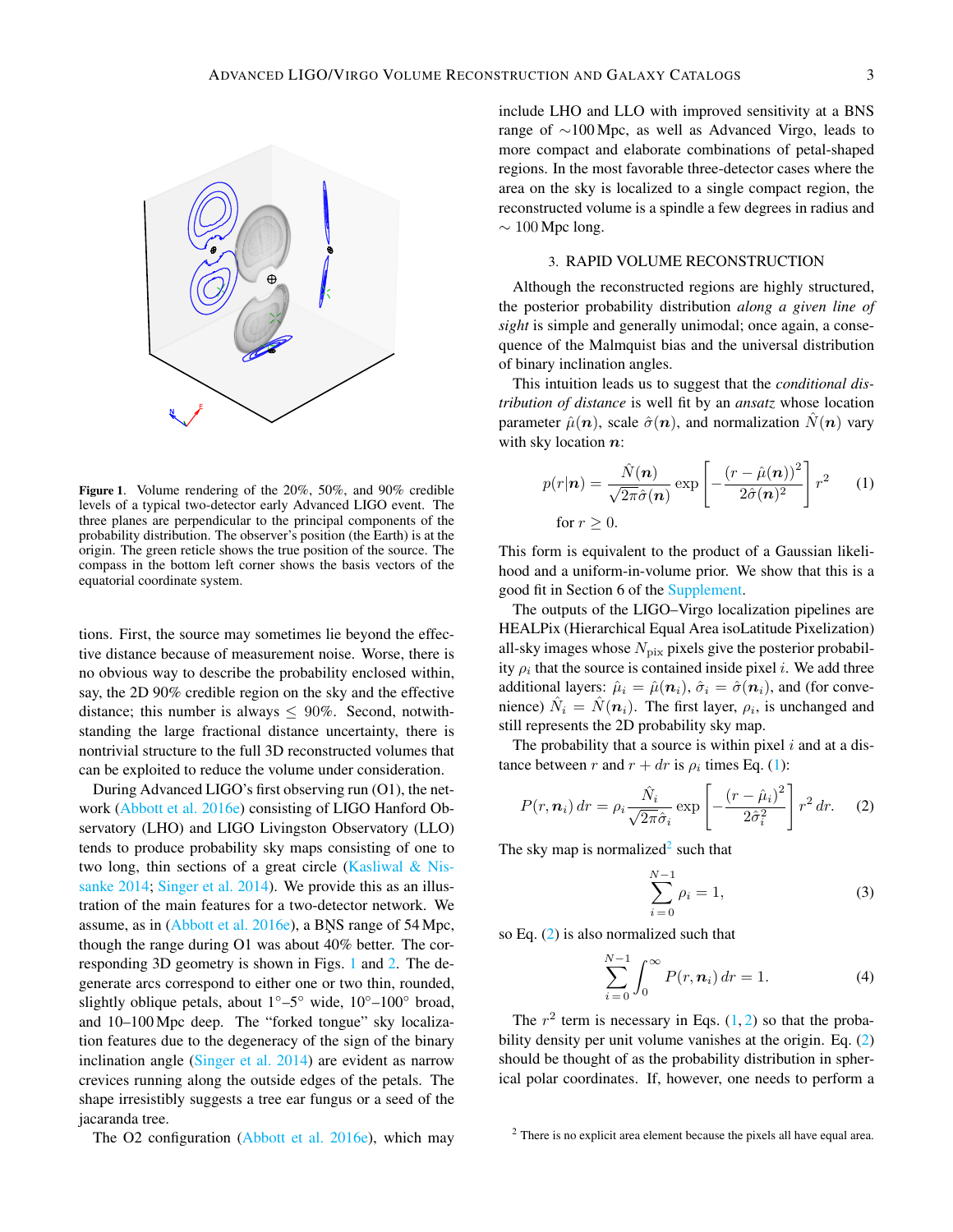



Figure 2. Left panel: marginal posterior probability distribution in the principal planes, as in Fig. [1.](#page-2-0) The inset shows the marginal distance posterior distribution integrated over the whole sky (blue) and the conditional distance posterior distribution in the true direction of the source (green). Right panel: volume rendering of the 90% credible region superimposed over a slice of the galaxy group map of [Tully](#page-6-44) [\(2015\)](#page-6-44). The most massive galaxies inside the credible region are highlighted.

<span id="page-3-0"></span>calculation in Cartesian coordinates, one converts using volume element, given by

$$
dV = r^2 dr \,\Delta\Omega = \frac{4\pi}{N_{\text{pix}}} r^2 dr. \tag{5}
$$

The  $r<sup>2</sup>$  cancels in the resulting probability density per unit volume:

$$
\frac{dP}{dV} = \rho_i \frac{N_{\text{pix}}}{4\pi} \frac{\hat{N}_i}{\sqrt{2\pi}\hat{\sigma}_i} \exp\left[-\frac{(r-\hat{\mu}_i)^2}{2\hat{\sigma}_i^2}\right].
$$
 (6)

Sky maps for compact binary merger candidates are produced by two codes with complementary sophistication and speed. The first is BAYESTAR, which rapidly triangulates matched-filter estimates of the times, amplitudes, and phases on arrival at the GW sites (Singer  $&$  Price [2016\)](#page-6-38). The second is LALInference, which stochastically samples from sky location, distance, and component masses and spins [\(Veitch](#page-6-45) [et al.](#page-6-45) [2015\)](#page-6-45). Both methods directly sample the full 3D posterior probability distribution. The ansatz parameters are extracted using the method of moments as elaborated upon in Section 5 of the [Supplement.](#page-6-43)

# 4. IMPLICATIONS FOR EARLY ADVANCED LIGO AND VIRGO

We use this encoding to demonstrate the utility of the 3D structure of the GW posteriors. LIGO provided 2D localizations during O1 but did not calculate or distribute lowlatency GW distance estimates. (A directional distance estimate for GW151226 produced two weeks after the event [\(LSC & Virgo 2016;](#page-6-46) [Smartt et al.](#page-6-47) [2016\)](#page-6-47) did help to rule out

the redshift of a Pan-STARRS optical transient candidate.) Without a 3D sky map, one could have provided the horizon distance  $r<sub>H</sub>$  calculated from the detectors' sensitivity or the effective distance  $r_{\text{eff}}$  based on the signal's S/N. The new 3D sky maps allow us to find 90% credible volumes that are 2–30 times smaller (10th to 90th percentile) than the volume within the 2D 90% credible area and the horizon distance, or 1–7 times smaller than the volume within the 2D 90% credible area and the effective distance.

However, the 3D localizations truly shine when we minimize not the volume, but rather the total exposure time required to observe every galaxy within the 90% credible volume to a given flux limit. We neglect intrinsic scatter in absolute magnitude; the resulting conservative figure of merit allows us to focus on the effect of the distance posterior itself.

If BNS mergers have hosts that are similar to SGRBs, then their local rates are likely traced by a combination of recent star formation (measured by  $B$ -band luminosity) and stellar mass (measured by  $K$ -band luminosity; e.g. [Leibler](#page-6-48) [& Berger](#page-6-48) [2010;](#page-6-48) [Fong et al.](#page-6-49) [2013\)](#page-6-49). As in [Gehrels et al.](#page-6-35)  $(2016)$ , we attempt to mitigate these concerns as the limited completeness of galaxy catalogs by considering only the brightest galaxies. If we assume a B-band Schechter function with  $\alpha = -1.25$ ,  $\phi^* = 1.2 \times 10^{-2} h^3$  Mpc<sup>-3</sup>, and  $L^* = 1.2 \times 10^{10} h^{-2} L_{\odot}$  [\(Longair](#page-6-50) [2008\)](#page-6-50) as a proxy for the BNS merger rate, then we find that  $2.8 \times 10^{-3}$  galaxies per  $Mpc<sup>3</sup>$  comprise half of the total luminosity (see Fig. [3\)](#page-4-0). The areal density of galaxies out to a distance  $r$  and with a lumi-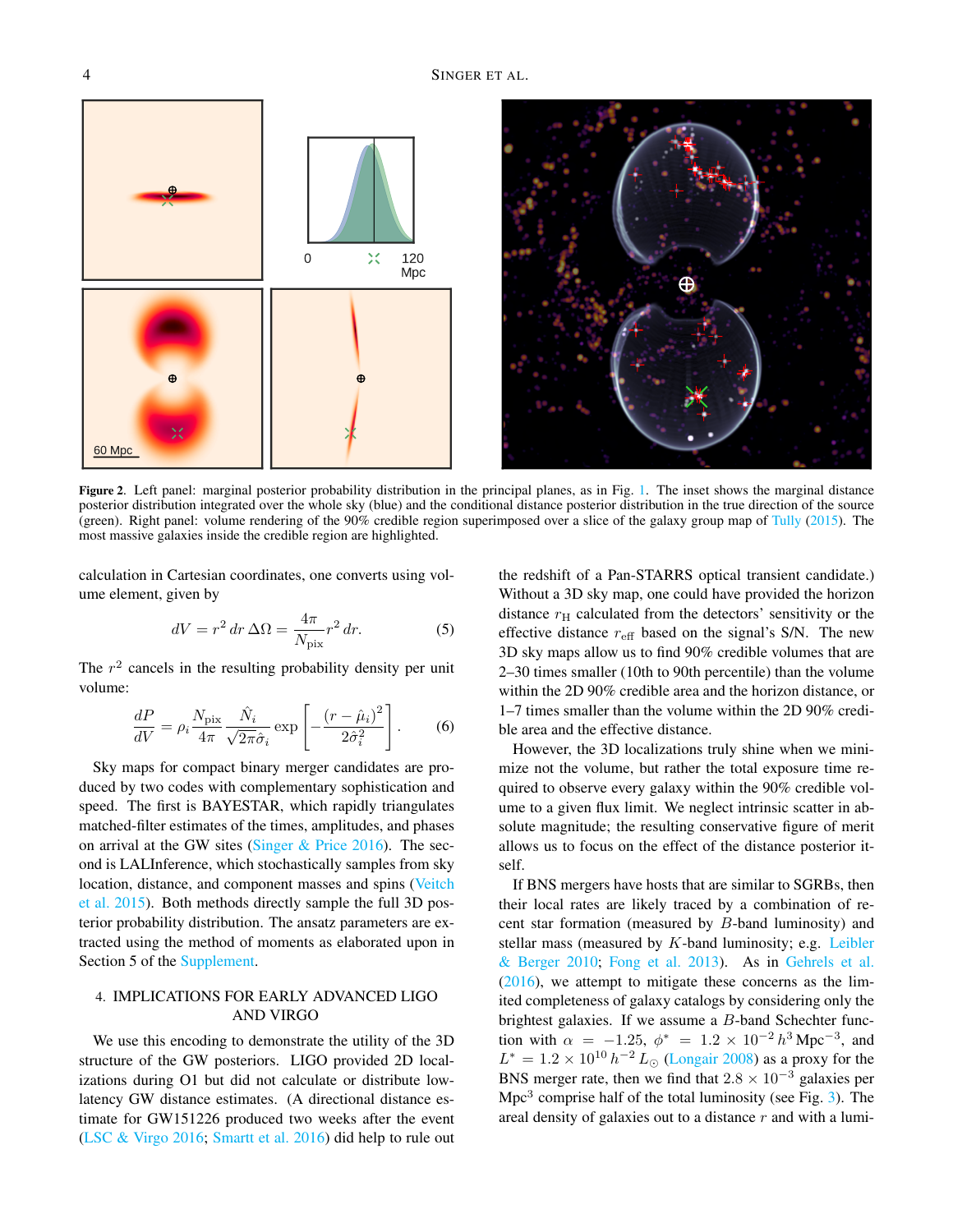

<span id="page-4-0"></span>Figure 3. Tradeoff between completeness and the number of galaxies, assuming various Schechter luminosity functions. The horizontal axis is the cumulative fraction of the total luminosity in the local Universe. The vertical axis is the number density of galaxies in units of  $\phi^*$ .

nosity greater than  $L$  is

$$
N_{\rm gal} \approx 0.28 \text{ deg}^{-2}
$$

$$
\left(\frac{r}{100 \text{ Mpc}}\right)^3 \left(\frac{\phi^*}{4 \times 10^{-3} \text{ Mpc}^{-3}}\right) \Gamma\left(\alpha + 1, \frac{L}{L^*}\right), \quad (7)
$$

at most a handful per  $\deg^2$  within distances that are relevant for BNS mergers.

As a proof of concept, in the right panel of Fig. [2,](#page-3-0) we show the potential host galaxies that are consistent with a simulated early Advanced LIGO BNS localization. We use the galaxy group catalog of [Tully](#page-6-44)  $(2015)$ . This may not be an ideal galaxy catalog for GW follow-up; among other reasons, being derived from 2MASS, its magnitudes trace mass rather than recent star formation. Better alternatives that should be available in the near future include the Census of the Local Universe (D. Cook et al. 2016, in preparation; [Gehrels et al.](#page-6-35)  $2016$ ) and the Galaxy List for the Advanced Detector Era.<sup>[3](#page-4-1)</sup> However, pending the availability of larger compilations of galaxy catalogs, it serves to illustrate our idea because it is  $\sim$  50% complete out to  $\sim$  150 Mpc. Furthermore, incompleteness is encoded self-consistently by placing a variable bandwidth weighted kernel at the position of each galaxy.

Our control observing strategy takes all galaxies within a given 2D credible region, out to an optimal directionindependent distance inferred from the estimated mass of the source, the loudness of the signal, and the sensitivity of the detectors. It employs the same exposure time for every galaxy. This naive 2+1–dimensional (2+1D) construction is already far more sophisticated than the effective distance or horizon distance that could have been available in O1.

Different facilities demand different figures of merit. For  $FOVs \ll 0.5 \text{ deg}^2$ , most observations pick out single galaxies. In this case, the optimal selection of galaxies exploits both the upper and lower limits of the reconstructed volume, and the total exposure time is dependent on the number density of galaxies. For FOVs  $\gg 0.5 \text{ deg}^2$ , most observations pick out many galaxies; an exposure tuned to reach a fixed luminosity limit for a distant galaxy also captures all of the galaxies at intervening distances. In this case, we tune the exposure time to reach the most distant galaxy in each field, and the total exposure time is independent of the number density of galaxies. The instrument sensitivity is also important. In the source limited regime, the exposure time to reach a fixed limiting luminosity for a source at a distance  $r$  varies as  $r^2$ . For sky background limited imaging, the time scales as  $r<sup>4</sup>$ . The three cases of greatest interest are summarized below:

$$
T = \min_{D:\int_{D} P dV = 0.9} \begin{cases} \frac{T^*}{\omega} \int_{D} \left(\frac{r}{r^*}\right)^4 d\Omega & \text{1: large FOV,} \\ T^* \phi \int_{D} \left(\frac{r}{r^*}\right)^2 dV & \text{1: small FOV,} \\ T^* \phi \int_{D} \left(\frac{r}{r^*}\right)^4 dV & \text{1: small FOV,} \\ T^* \phi \int_{D} \left(\frac{r}{r^*}\right)^4 dV & \text{1: small FOV,} \\ \end{cases}
$$
(8)

Here,  $T^*$  is the time required to reach a fiducial flux limit for a source at a distance  $r^*$ ,  $\phi$  is the average number density of galaxies, and  $\omega$  is the FOV of the instrument in steradians. The integral is over solid angle (case *I*) or volume (cases *II* and *III*) and is minimized over all possible regions D that contain 90% posterior probability. Table [1](#page-5-0) presents the results of this exercise: volumes, numbers of galaxies, and exposure times. Each case typifies a search for a different EM signature with a different kind of instrument:

*CASE I* describes a kilonova search with a synoptic optical survey instrument. We adopt the Zwicky Transient Facility (ZTF) our example and assume a FOV of 47 deg<sup>2</sup>. Adopting  $M_i = -13$  as the absolute magnitude of a kilonova, we derive from Table 1 of [Kasliwal & Nissanke](#page-6-32) [\(2014\)](#page-6-32) a fiducial ZTF exposure time of  $T^* \approx 6600$  s for a limiting magnitude of  $i \approx 23.5$  at a distance of  $r^* = 200$  Mpc. In O1, a ZTF-like survey would have taken ∼0.4 hr to tile the entire region to an appropriate depth in exposures that average ∼2 minutes in duration. The number of exposures decreases to a handful in the HLV configuration in O2, but the exposure duration increases to 35 minutes per field.

*CASE II* models an afterglow search with the *Swift* X-ray Telescope (XRT) (considered in detail by [Evans et al.](#page-6-51) [2016\)](#page-6-51). Following [Kanner et al.](#page-6-52) [\(2012\)](#page-6-52), we adopt a fiducial exposure time of  $T^* = 100$  s at  $r^* = 200$  Mpc. In O1, we find an average exposure time of 7 s per field, increasing to 25 s per field in O2. These are unrealistically short due to *Swift*'s slew rate  $(3^{\circ} s^{-1})$  and overhead (25 s; [Evans et al.](#page-6-51) [2016\)](#page-6-51). However,

<span id="page-4-1"></span><sup>3</sup> <http://aquarius.elte.hu/glade>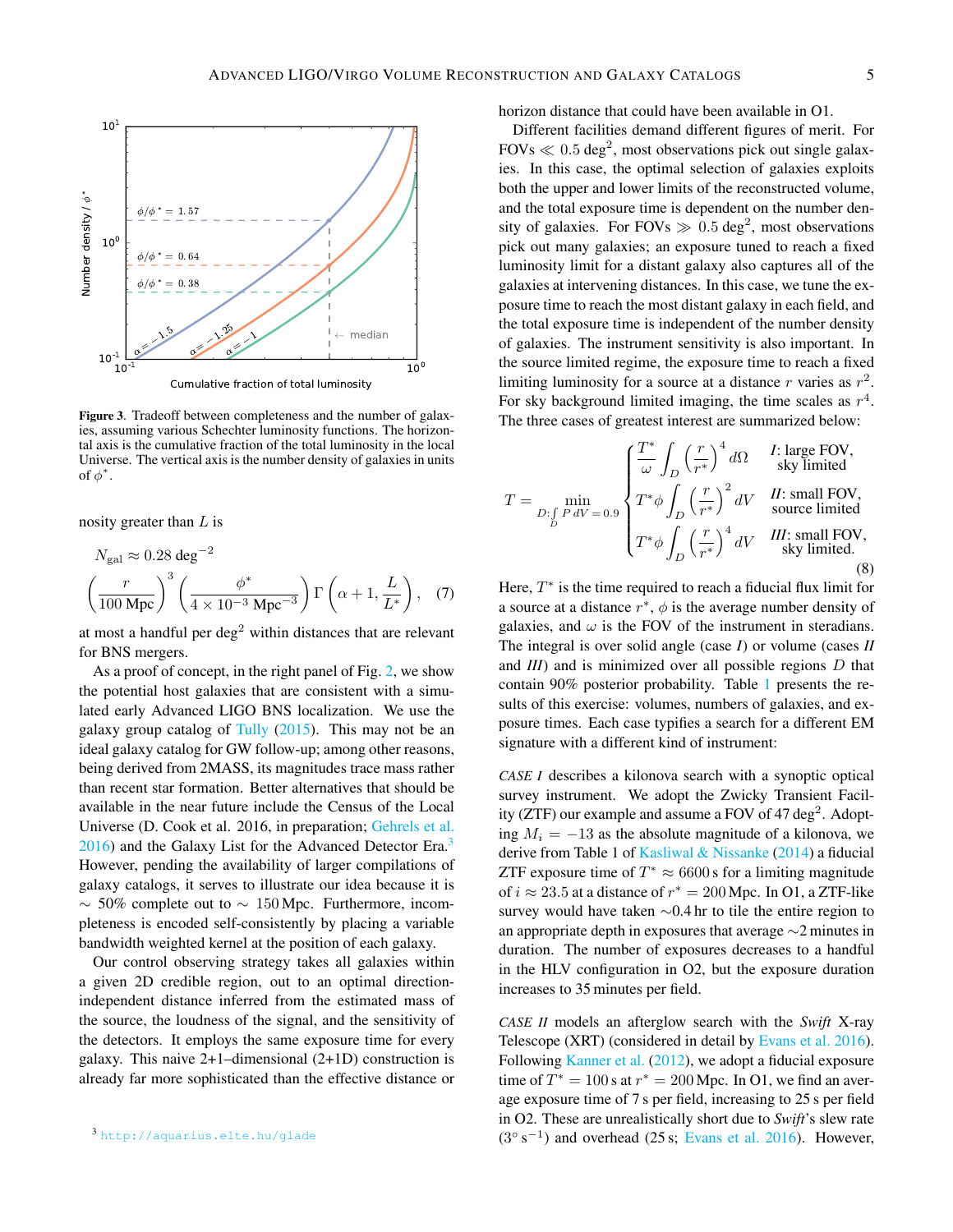even adding an overhead of ∼30 s per galaxy, we suggest that a galaxy-targeted *Swift* campaign could be accomplished within a few 90 minute orbits.

*CASE III* describes a kilonova search with a traditional small FOV optical telescope. Since we need to examine tens to hundreds of galaxies, we restrict ourselves to fully robotic telescopes dedicated to time-domain science and select the Las Cumbres Observatory Global Telescope (LCOGT) and Liverpool 2 m telescopes as our models. Using the LCOGT exposure time calculator,<sup>[4](#page-5-1)</sup> we find an exposure time of  $T^* \approx$ 2500 s to reach a depth of  $i = 23.5$  mag at  $S/N = 5$  during half moon phase on the Spectral camera. In O1 we find an average exposure time of about 0.2 minute, for a total exposure time of 0.4 hr. Overhead would dominate. The average exposure time increases to ∼2.5 minutes in O2. The total exposure time increases dramatically from 0.4 to over 13.4 hr due to the rapid increase in exposure time with distance and the modest increase in the number of galaxies. However, the total exposure time is still short enough that two 2 m telescopes working in coordination could conceivably monitor all of the selected galaxies at a 1–2 night cadence.

| Table 1. Median Volumes and Exposure Times |  |
|--------------------------------------------|--|
|--------------------------------------------|--|

<span id="page-5-0"></span>

| Range          |      |                   |       |                          |               | Large FOV/Sky |                   |          | <b>Small FOV/Source</b> |                                     |                | Small FOV/Sky                                |      |                  |                                                       |      |
|----------------|------|-------------------|-------|--------------------------|---------------|---------------|-------------------|----------|-------------------------|-------------------------------------|----------------|----------------------------------------------|------|------------------|-------------------------------------------------------|------|
|                |      |                   | (Mpc) |                          | Vol. $(10^3)$ | No.           |                   | Ex.: ZTF |                         |                                     | Ex.: Swift XRT |                                              |      | $Ex.:$ LCOGT 2 m |                                                       |      |
| Run            | Year | Net. <sup>a</sup> | HL    | V                        | $Mpc3$ )      | Gal.          | Red. <sup>b</sup> | $Tot.^c$ |                         | Avg. <sup>d</sup> Red. <sup>b</sup> |                | Tot. <sup>c</sup> $Avg.^d$ Red. <sup>b</sup> |      |                  | Tot. <sup>c</sup> Avg. <sup>d</sup> Red. <sup>b</sup> |      |
| O1             | 2015 | HL                | 54    |                          | 29            | 80            | 0.62              | 0.4      | 2                       | 0.41                                | 0.2            | 0.1                                          | 0.46 | 0.4              | 0.2                                                   | 0.35 |
| O <sub>2</sub> | 2016 | HL.               | 108   | $\overline{\phantom{m}}$ | 324           | 906           | 0.59              | 6.9      | 23                      | 0.38                                | 6.9            | 0.4                                          | 0.42 | 56.2             | 2.6                                                   | 0.31 |
|                |      | <b>HLV</b>        | 108   | 36                       | 56            | 156           | 0.75              | 1.5      | 35                      | 0.52                                | 1.5            | 0.4                                          | 0.58 | 13.4             |                                                       | 0.43 |

 ${}^{a}$ Network of GW facilities that are in observing mode at the time of the event: LIGO Hanford (H), LIGO Livingston (L), or Virgo (V).

 $b$  Reduction in optimal 3D strategy compared to naive 2+1D strategy

 $c$  Total exposure time in hours

 $d$ Average time per exposure in minutes

### 5. DISCUSSION

To order to focus on the utility of distance and structure information, we neglected several details. [Chen & Holz](#page-6-53) [\(2014\)](#page-6-53) address optimal selection of which GW events to follow up. We set aside the feasibility of imaging tens to hundreds of targets in rapid succession with *Swift*, though this is being implemented [\(Evans et al.](#page-6-51) [2016\)](#page-6-51). We ignored the question of whether the XRT exposure time can be finely tuned from one target to the next, though our results justify doing so if possible. We ignored variation in observability conditions such as Sun and Earth avoidance, weather, South Atlantic Anomaly passages, and Moon phase, details which are better left to a facility-specific paper. We did not consider optimizing field selection given limited time resources, for which we refer the reader to [Chan et al.](#page-6-54) [\(2015\)](#page-6-54).

We did not address the significant issues of galaxy catalog completeness, construction of a galaxy prior from an incomplete galaxy catalog [\(Fan et al.](#page-6-55) [2014\)](#page-6-55), or the suitability of any particular galaxy catalog, though targeting the brightest and most massive galaxies (those with  $L \gtrsim L^*$ ) should simplify

<span id="page-5-1"></span><sup>4</sup> [http://lcogt.net/files/etc/exposure\\_time\\_](http://lcogt.net/files/etc/exposure_time_calculator.html) [calculator.html](http://lcogt.net/files/etc/exposure_time_calculator.html)

### these concerns [\(Gehrels et al.](#page-6-35) [2016\)](#page-6-35).

[Antolini & Heyl](#page-6-56) [\(2016\)](#page-6-56) proposed using photometric redshifts to optimize GW follow-up, improving completeness at the expense of accurate distances. Improved completeness mitigates the concern that BBH mergers like GW150914, which are probably formed in low-metallicity environments [\(Abbott et al.](#page-6-57) [2016a\)](#page-6-57), may display host environment preferences similar to long gamma-ray bursts (GRBs) and probably do not track with massive galaxies. However, our present work focuses on NS binary mergers, which are expected to be found in fairly eclectic host environments due to the long time delay between formation and evolution of the binary and its GW-driven inspiral into the LIGO band. Therefore, the completeness of existing spectroscopic redshift surveys seems tolerable for our approach and for BNSs.

One possible concern for small-FOV telescopes is the offsets that mergers may have from their host galaxies due to supernova (SN) kicks. Fong  $\&$  Berger [\(2013\)](#page-6-58) find that SGRBs have a median offsets of 4.5 kpc from their hosts. For even an improbably nearby merger at  $z = 0.005$  or a luminosity distance  $r = 22$  Mpc, the projected radius of the  $24'$  XRT FOV is 74 kpc, and of the  $10'$  LCOGT imager, 31 kpc, encapsulating well over 90% of SGRB offsets.

In principal, our exposure time estimates should account